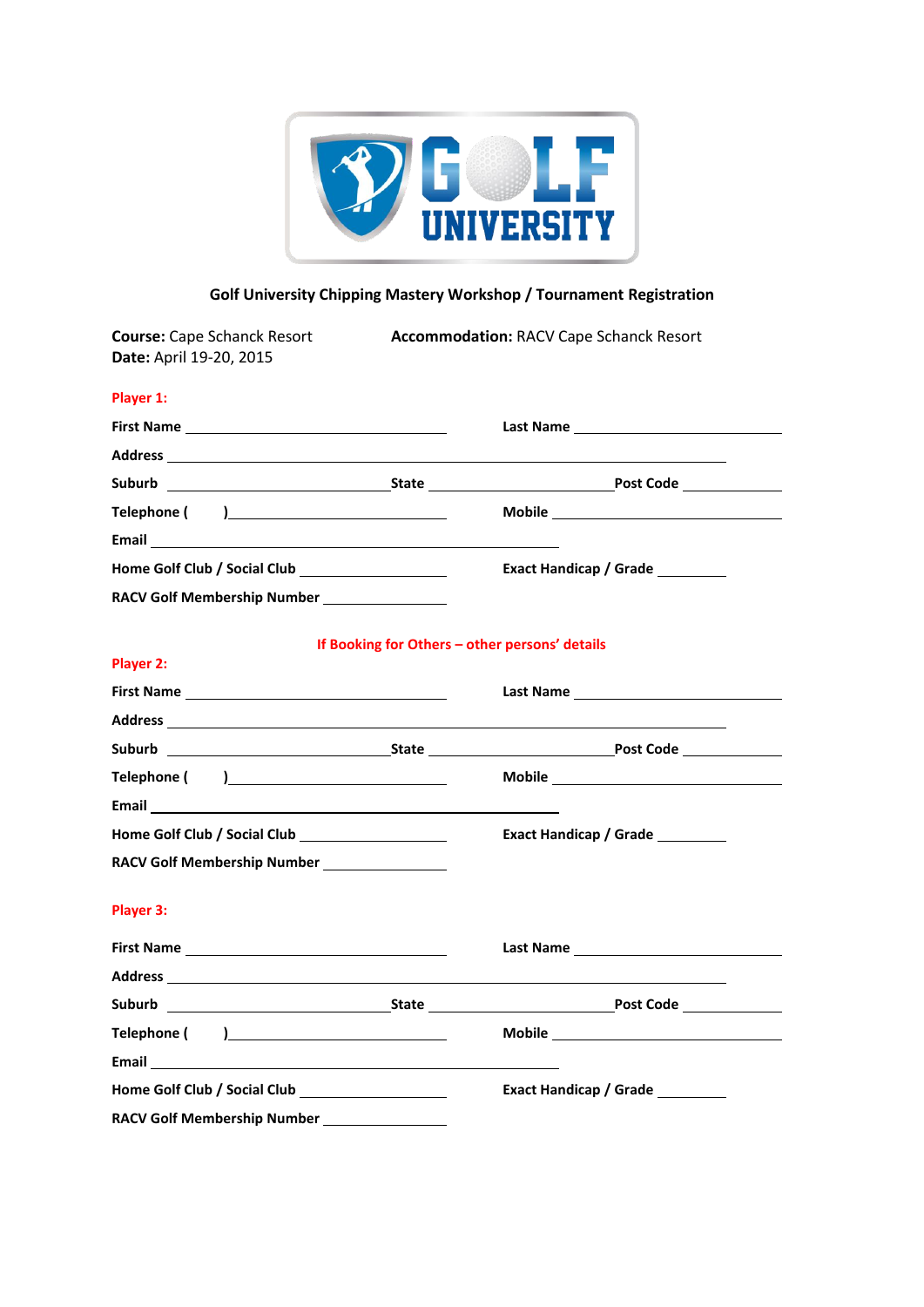

## **Payment Details**

Please select the following Packages (and quantities) that you wish to purchase.

**Golf University Workshop / Tournament (RACV Golf Member): \$365 p.p Quantity**

**Golf University Workshop / Tournament (Non RACV Member): \$395 p.p Quantity** 

**Total Investment:** 

## **Payment Options**

**Cheque** (Australia residents only) – cheques payable to Activate Lifestyle Management Pty Ltd – T/A Golf Getaway, send with Registration Form to PO Box 1229, Manly, NSW, Australia 1655

**Direct Debit** to Golf Getaway Account – ANZ Bank, **BSB** 012 330 **A/C No** 1989 99568 (include Cape Schanck and Surname in reference)

**Credit Card** (Paypal, Master Card and Visa Only and subject to a 2.6% transaction fee)

**Type of Card** (Visa / Master Card)

**Name**

**Card Number Expiry Date**

**3 digit CVV Number** (on back of card) **Signature:**

**How Did You Hear About Workshop?** 

GolfLink / ISeekGolf / RACV Golf Mailout / Golf Getaway / Facebook / Other